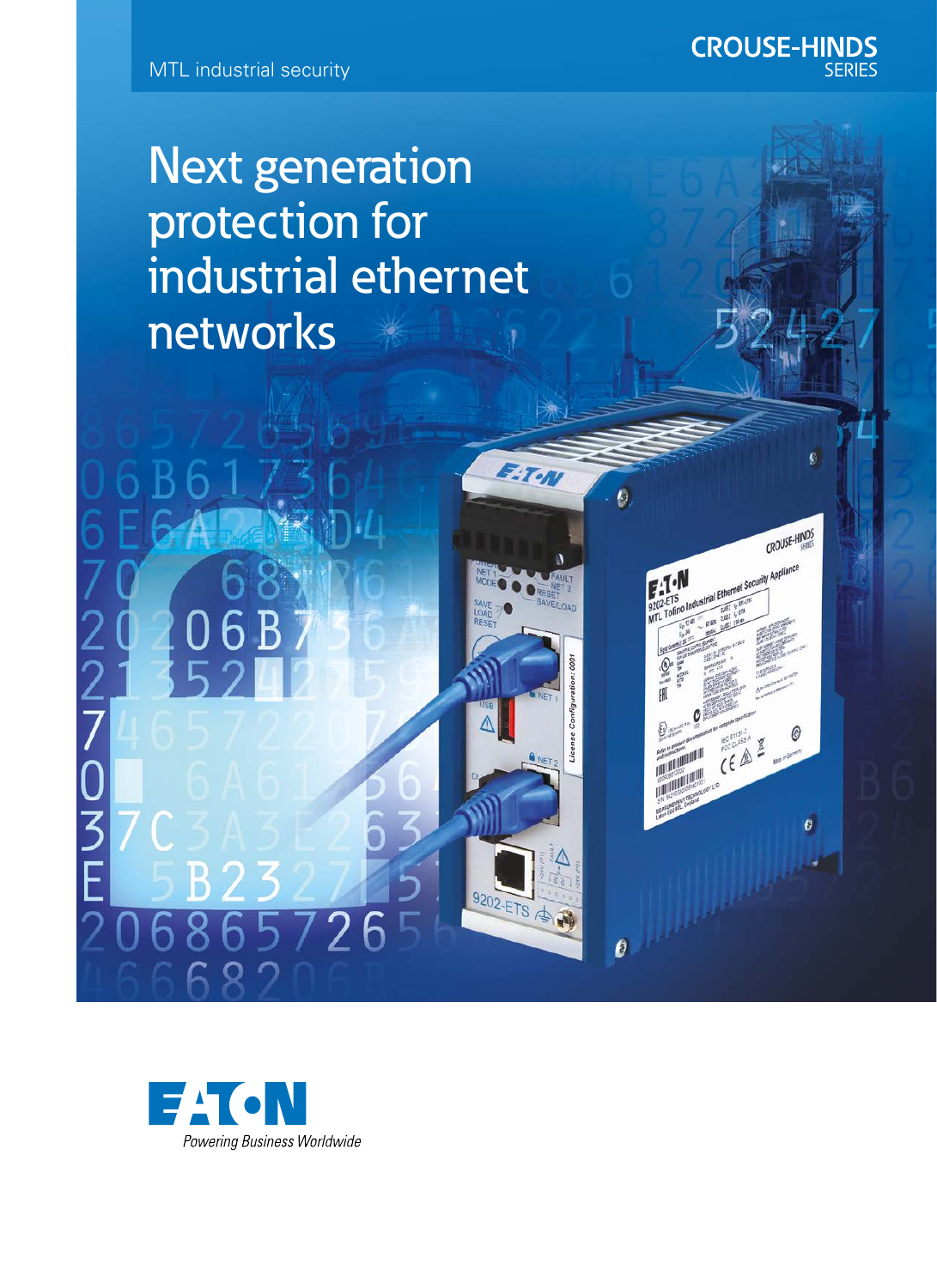# Defence in depth for a wide range of DCS, PLC, SCADA, networking and automation systems

Protect your control system against network problems and cyber threats. You may never be attacked by a serious hacker, but typical control networks are also extremely vulnerable to simple day to day security and reliability issues. Poor network segmentation, unprotected points of entry into the network, 'soft' targets such as un-patched PCs and vulnerable PLCs, and human error can result in significant production losses and even safety issues. So perimeter defence is not enough!

## Reducing costs

### Protecting from cyber threats

# Maximising availability and reliability



The 9202-ETS is our next generation MTL Tofino<sup>™</sup> security system and continues to provide the highest level of network security for process automation applications. It is exceptionally easy to install compared with alternative systems and includes the latest configurator software and built-in modules (Firewall & Event Logger) to protect industrial networks from cyber-security vulnerabilities. This maximises plant uptime and process availability while protecting it from both intentional and unintentional security incidents.

 $2$  EATON Crouse-Hinds series MTL products  $MTL$  Tofino<sup>n</sup> security system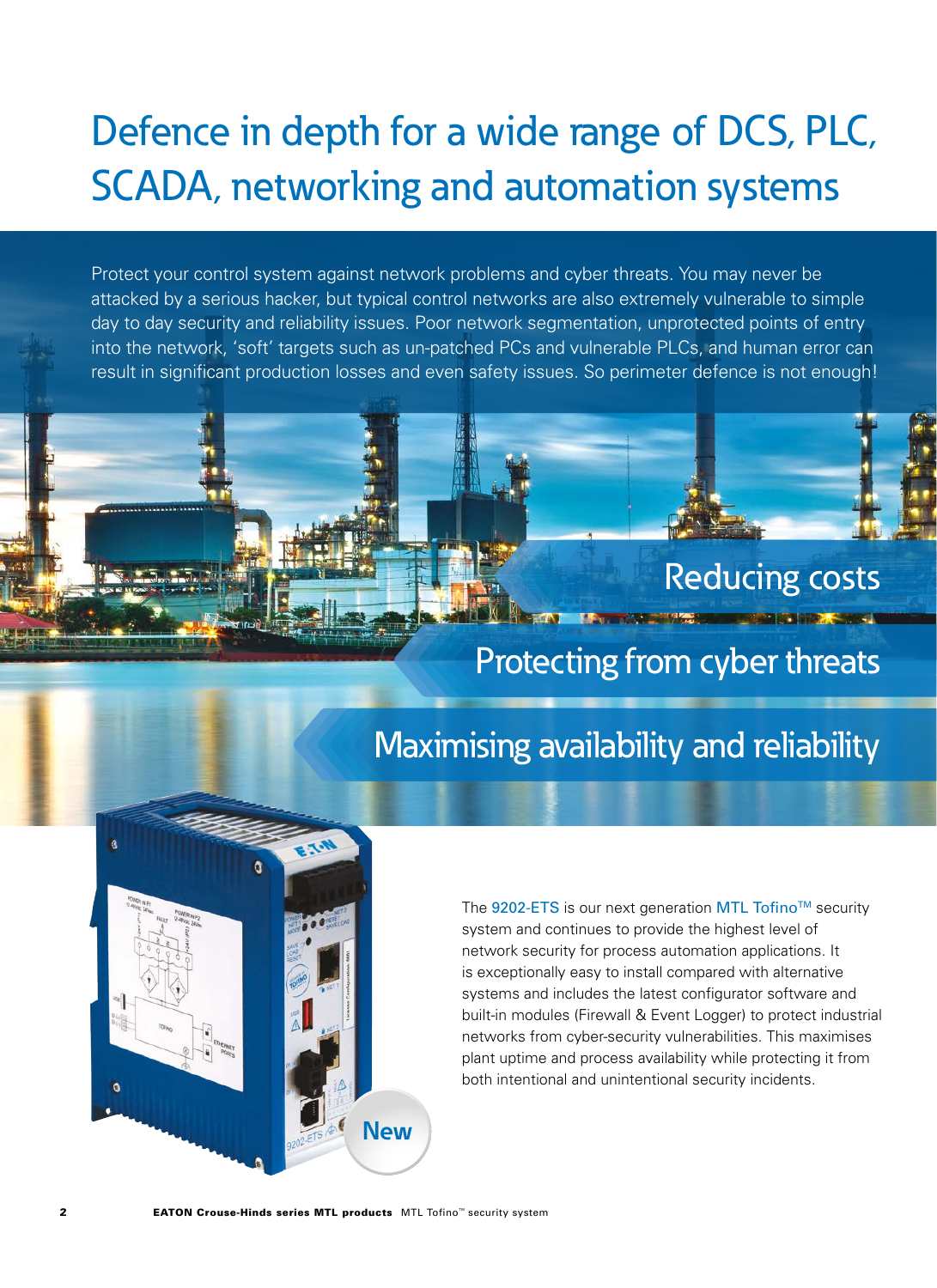### 9202-ETS Key features







Adding further customer value to our existing Tofino<sup>™</sup> solution

For further information about Eaton's new MTL Tofino<sup>™</sup> please contact your local sales office or visit www.mtl-inst.com